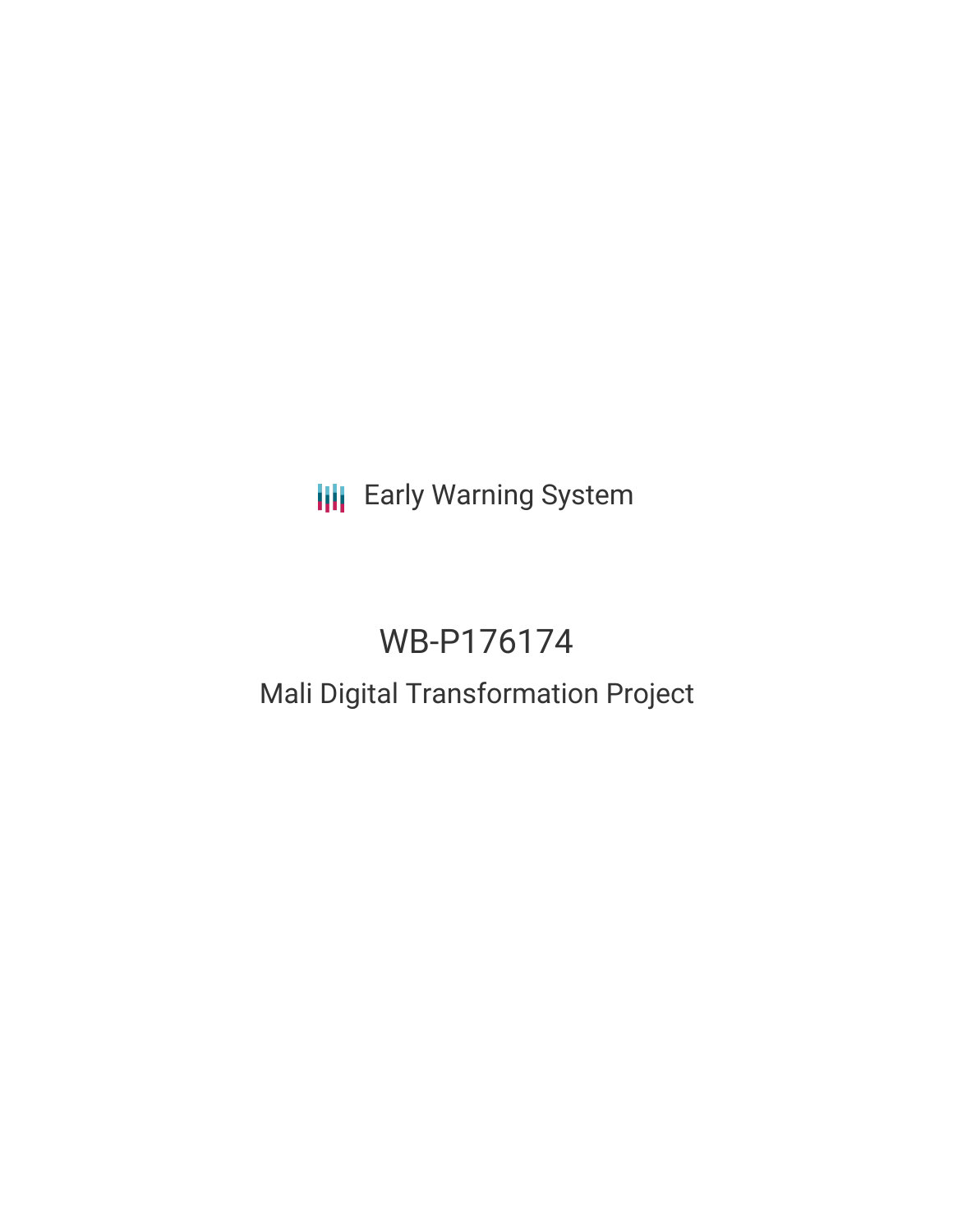

#### **Quick Facts**

| <b>Countries</b>               | Mali                      |
|--------------------------------|---------------------------|
| <b>Financial Institutions</b>  | World Bank (WB)           |
| <b>Status</b>                  | Proposed                  |
| <b>Bank Risk Rating</b>        |                           |
| <b>Borrower</b>                | <b>Government of Mali</b> |
| <b>Sectors</b>                 | Communications            |
| <b>Investment Type(s)</b>      | Loan                      |
| <b>Investment Amount (USD)</b> | \$130.00 million          |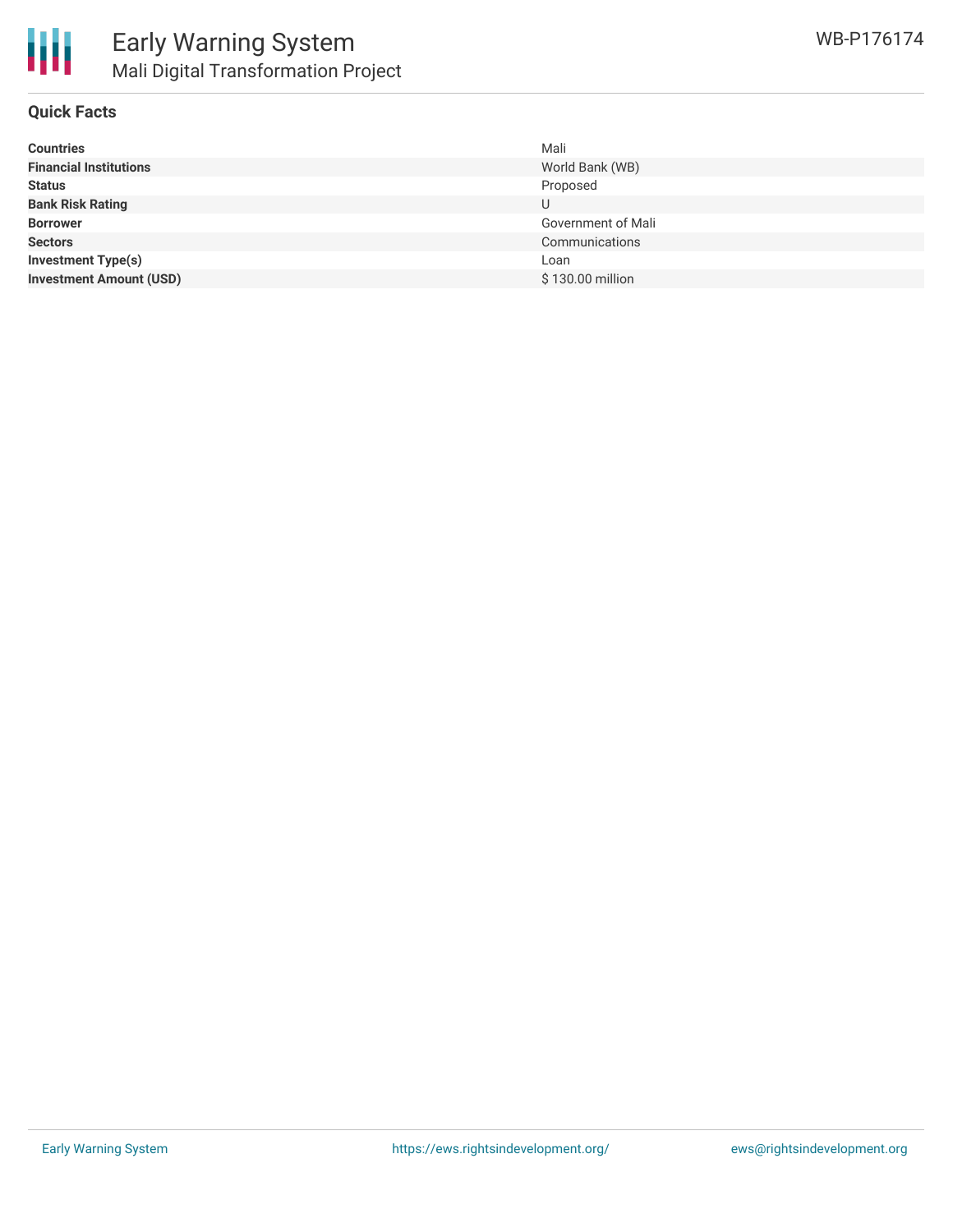

#### **Project Description**

This project proposal aims to improve access to affordable and high-quality internet, improve the efficiency and coverage of government service delivery using ICT, and strengthen the enabling environment for Mali's digital transformation.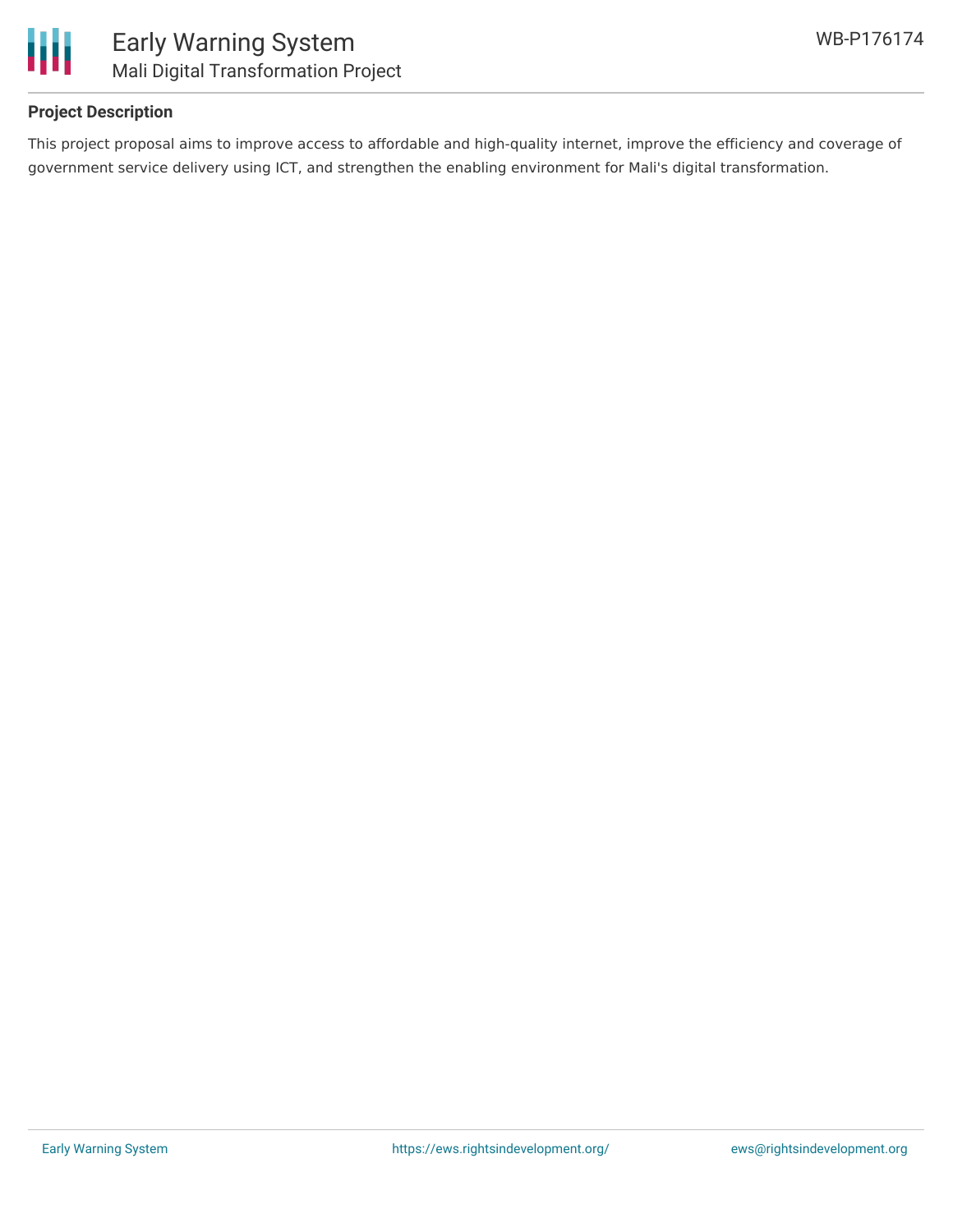

#### **Investment Description**

World Bank (WB)